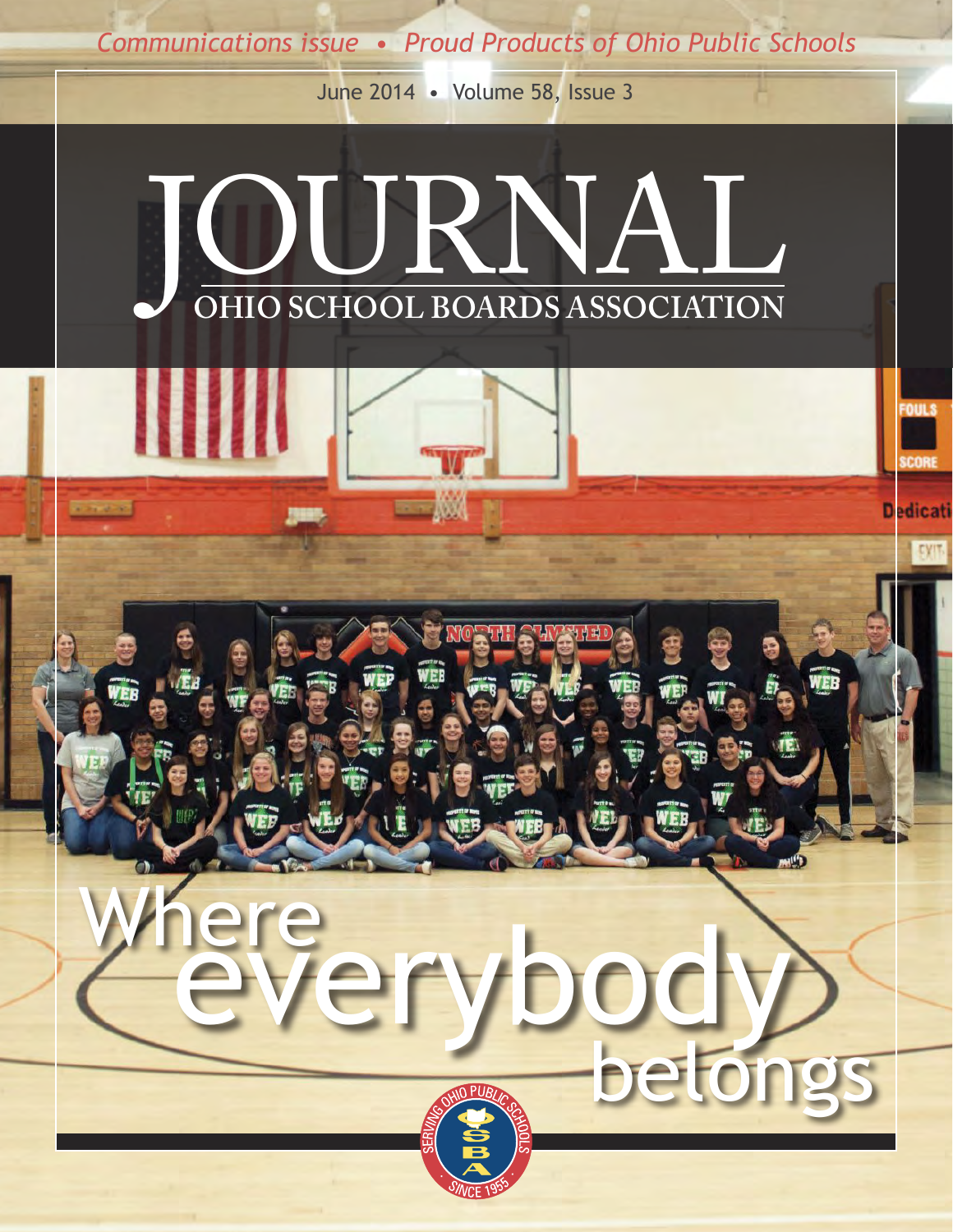# District communication on a shoestring budget

# *Dr. Joe Clark, superintendent, Nordonia Hills City*

**I became interim superintendent of Nordonia Hills City** on Nov. 1, 2011, promoted from my assistant superintendent position after the sitting superintendent retired abruptly. Nov. 1, 2011, promoted from my assistant superintendent position after the sitting superintendent retired abruptly.

The school district was struggling, to say the least. We had lost our past five levy attempts, more than 100 jobs had been cut and our finances had us on the verge of state receivership.

As often happens when levies fail and employees and programs are cut, our community started to become vocal. The community loved our schools and our teachers, but they were upset about a lack of transparency and communication among school administration. In a word, they no longer trusted the leaders charged with educating their children.

Fortunately, a levy passed that November. Unfortunately, the millage was only enough to stop our bleeding; it was not enough to restore cut programs or employees, including our public information officer, who had been in charge of efforts to engage and build relationships with the community.

My interim tag was removed a month later, and I knew



*Nordonia Hills City Superintendent Dr. Joe Clark, left, and Nordonia High School senior Stephen Romanik appear on the district's "Network Nordonia" cable TV show. Romanik was on the show to talk about winning the 2014 Division I state diving championship.*

immediately that my top priority was to re-earn the community's trust through communication, visibility and transparency. With a limited budget and limited staff, I knew we were going to have to do this in creative ways.

## **Tapping the power of Twitter**

The very first directive I gave to Nordonia principals when I became superintendent was to become active on Twitter. Twitter is a free social media tool that allows anyone, including school leaders, to share all sorts of information.

I had started a Twitter account myself several months earlier when my district was in the midst of its financial struggles. I began reading letters to the editor suggesting that the assistant superintendent position was superfluous and should be cut. Being the assistant superintendent, and knowing how valuable I was to the school district, I decided to start tweeting to let people know all of the work I did. I used Twitter to show the long hours I was working and the many duties I had.

Ironically, my plan did not work. When I became superintendent, the board eliminated the assistant superintendent position, and I continue to do the work of both offices to this day. However, getting involved with Twitter showed me what a valuable tool it was. Hence my directive to principals to start an account.

Principals and I use Twitter multiple times daily to relay news about events happening in our buildings, share articles related to education, brag about great teachers and students, and give the community a brief glimpse into our personal lives. We do not tweet about arguments we have with our spouses, of course, but we do want the community to know that we are human beings, we have families and we are not just stuffed shirts sitting in ivory towers. Twitter makes us seem real and approachable, and the community loves it.

Twitter also has been a great tool for sharing emergency news, like calamity days. On calamity days, I often ask students to tweet me pictures of the books they are reading, and I choose someone at random to win a small prize (maybe a \$10 Chipotle gift card, for example). Once I asked students to create YouTube videos showing why they love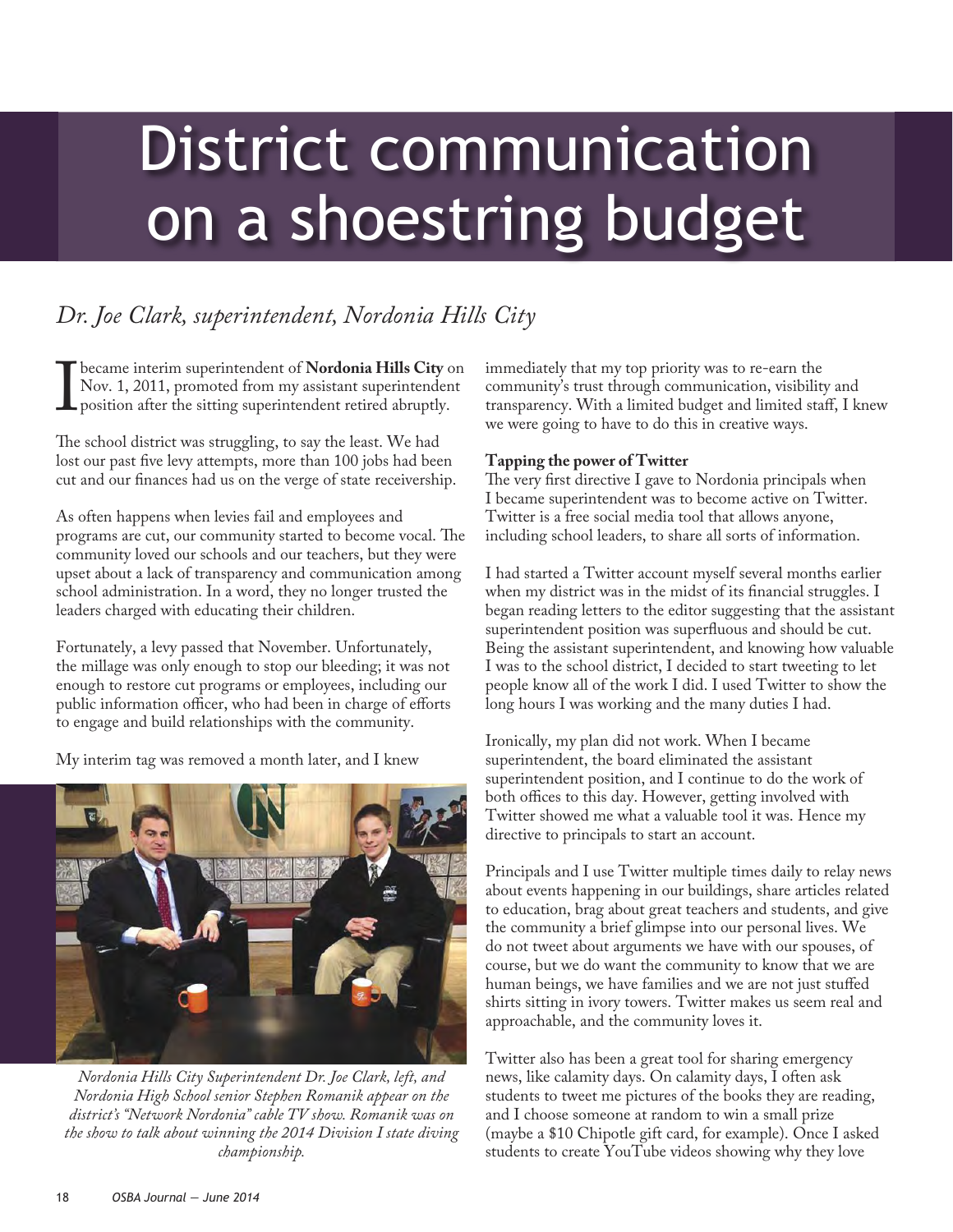Nordonia schools. These activities keep me engaged with our students, and parents love seeing the interaction. It has done immeasurable good for our district's image. And, of course, Twitter is free.

Superintendents and principals should be on Twitter now. If you do not have experience with Twitter, my advice is start small. Try to post one tweet a day, and keep it positive. Follow some of the great education leaders who are on Twitter, engage in some chats and soon you will see your followers grow and the tool become increasingly valuable to you and your district.

Incidentally, you can follow me on Twitter at @DrJoeClark.

#### **Key communicators**

The next major initiative I undertook was the creation of the Nordonia Key Communicators program. You may remember **Jamie Vollmer**, author of *Schools Cannot Do It Alone*, speaking at the OSBA Capital Conference a few years ago. Vollmer's book provides a very prescriptive approach to engaging the community in meaningful dialogue about the changes we need to make in education. I modified the framework of Vollmer's structure to create a way to rebuild communication, transparency and trust in Nordonia schools.

District administrators and I brainstormed a list of more than 130 recognized leaders in our community. These were elected officials; presidents of PTAs and booster clubs; leaders of community organizations; ministers; and so forth. They represented civic clubs, churches, municipalities, homeowners associations and more. I mailed a personal invitation to each of these folks inviting them to become one of my key communicators. I then followed up with emails and phone calls.

I asked the key communicators to do two things. First, I added each person to an email list in which I send them timely information about the district. This is to maintain transparency and give our community leaders facts about the school district. As leaders of community organizations, they meet with community members often. Sending timely information to the key communicators enables them to clarify rumors that their constituents hear about the district. Generally, almost every bit of information I send to the key communicators is then placed on our district website.

Anytime something happens in the district that I think will be a topic of conversation in the community or make the news, I share the facts with my key communicators. This has included the sale of land, an electrical fire on a bus, a student bringing a toy gun to school and more. I share the facts with the key communicators and they share the facts with their constituents, keeping the majority of the community in the loop.

Second, I asked each key communicator to invite me to a

meeting of their group, not for me to talk, but to listen. I called these my "three questions meetings." As the name implies, I went to each group to ask three simple questions: What do you like about Nordonia schools? How can the schools improve? What do you expect of your new superintendent?

I held many meetings and it took a lot of time. But I used the data collected from my three questions meetings to help build our new five-year strategic plan, and I am confident our plan focuses on issues that are important to the community.

My key communicator program has been an overwhelming success and all it cost me was a few stamps.



*Superintendent Dr. Joe Clark sits on the set of "Network Nordonia" with Dr. Deborah Wallace, Nordonia High School community intervention coordinator, center, and Staci Ross, the school's guidance department chair. The TV show is one of many innovative ways the district communicates with its community.*

### **The local newspaper**

Many school districts have small local papers that are understaffed and begging for news. Nordonia is no different. Upon becoming superintendent, I asked the editor of our local paper, *The Nordonia Hills News Leader*, if I could write a monthly column. He was more than happy to oblige. Indeed, we were doing each other a favor.

I am extremely grateful to editor **Eric Marotta** for giving me the valuable space to help keep my community informed of significant issues or programs affecting schools. Rest assured, I do not use the space to campaign for levies or pontificate about the need for more money. This purpose of the column simply is to provide information about various school programs and legislation that affects schools.

If you have a small local paper, reach out to it to see if you can get some space. We know from survey data in Nordonia